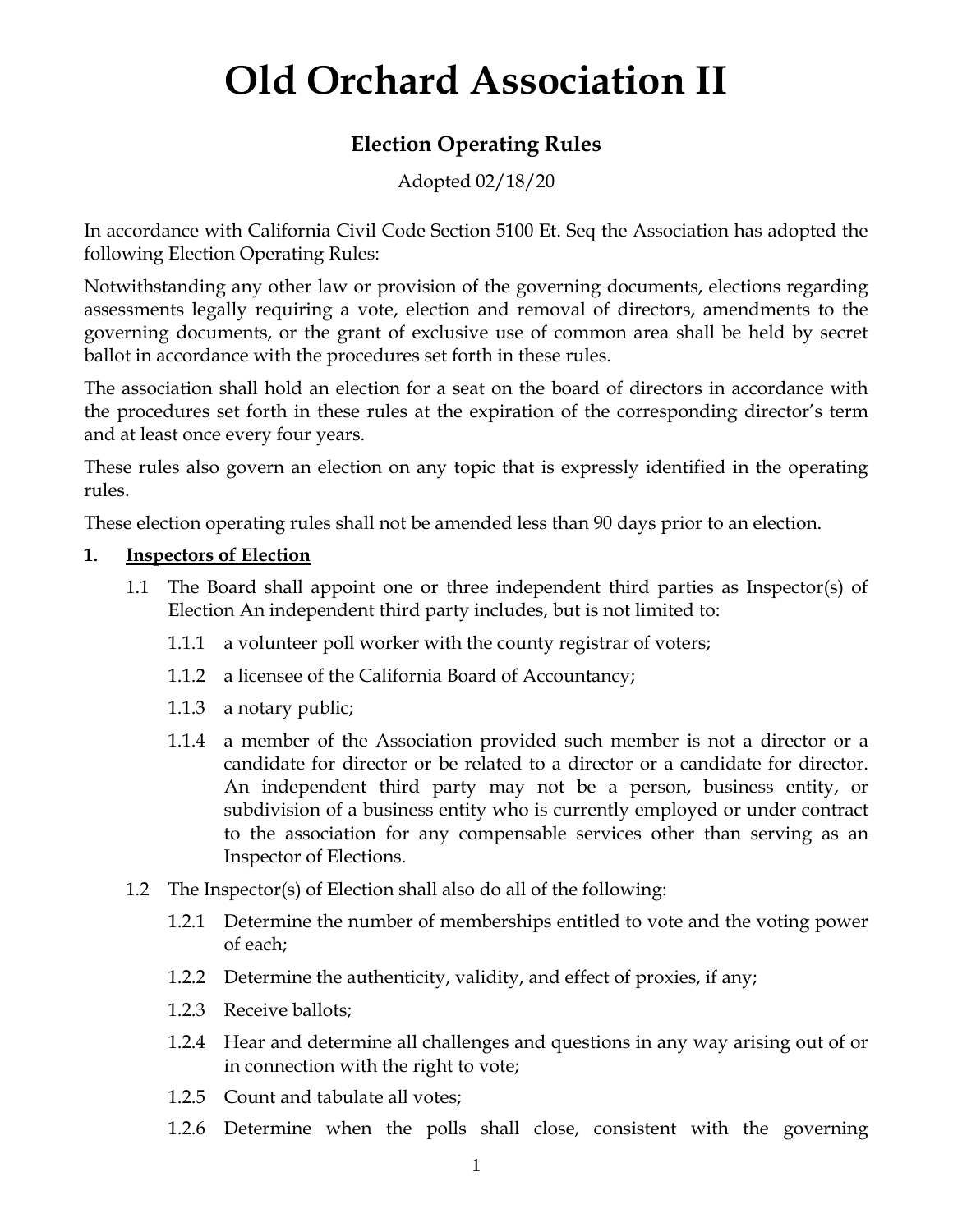documents;

- 1.2.7 Determine the tabulated results of the election;
- 1.2.8 Perform any acts as may be proper to conduct the election with fairness to all members in accordance with California Civil Code Chapter 6, Article 4, the Corporations Code, and all applicable rules of the Association regarding the conduct of the election that are not in conflict with that article.
- 1.3 An Inspector of Election shall perform his or her duties impartially, in good faith, to the best of the Inspector of Election's ability, as expeditiously as is practical, and in a manner that protects the interest of the members of the Association. If there are three Inspector of Election, the decision or act of a majority shall be effective in all respects as the decision or act of all.
- 1.4 Any report made by the inspector or inspectors of election is prima facie evidence of the facts stated in the report.
- 1.5 The Board may remove and replace any Inspector of Election prior to the tabulation of ballots if an Inspector of Election resigns or if the Board reasonably determines that an Inspector of Election will not be able to perform his or her duties impartially and in good faith.
- 1.6 An Inspector or Inspectors of Election, may appoint and oversee additional persons to verify signatures and to count and tabulate votes as the Inspector or inspectors deem appropriate, provided that the persons are independent third parties.

# **2. Nomination of Candidates**

- 2.1 A person who is not a Member of the Association at the time of nomination shall be disqualified.
- 2.2 An Association shall provide general notice of the procedure and deadline for submitting a nomination at least 30 days before any deadline for submitting a nomination. Individual notice shall be delivered pursuant to Section 4040 if individual notice is requested by a member.
- 2.3 Nominations may be submitted on the candidate statement form which will be provided by the Association, or typed on 8  $\frac{1}{2}$ " x 11" paper, one sided, with a 1" border on all four sides. Font must be 12-point Times or Times New Roman.
- 2.4 All nominations must be made prior to the deadline for submitting a nomination which shall be set by the board, and shall be at least 60 days before the ballots are to be distributed. All nominations must be submitted in writing and delivered to the location specified by the Association.
- 2.5 If title to a separate interest is held by a legal entity that is not a natural person, the governing authority of that legal entity shall have the power to appoint a natural person to be a member.
- 2.6 Owners may nominate themselves or another person; provided, however, all candidates must meet the following qualifications: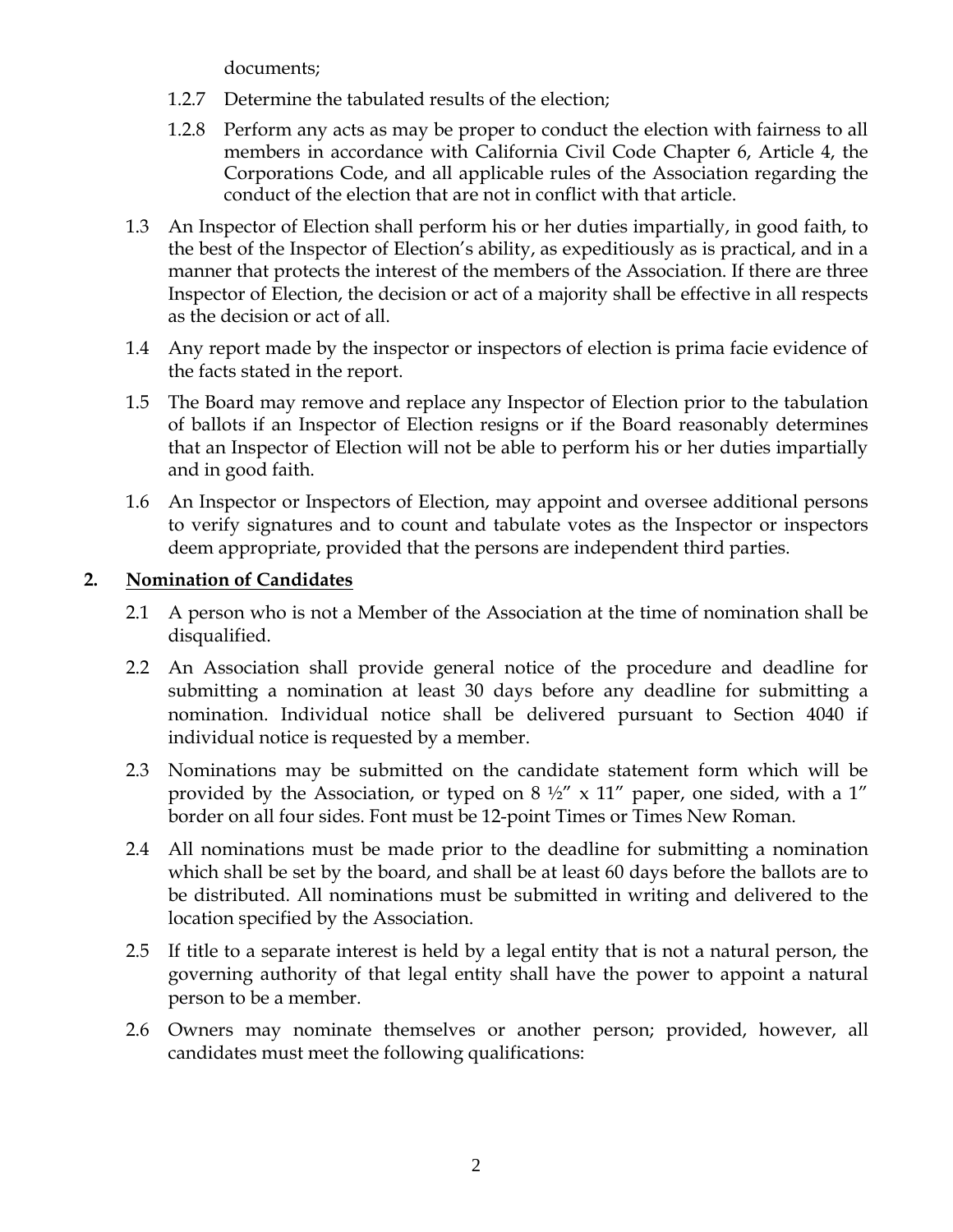(1) A nominee for a board seat, and a director during their board tenure, must be current in the payment of regular and special assessments, which are consumer debts subject to validation. A person shall not be disqualified for the failure to be current in payment of regular or special assessments if they have 1) Paid under protest, or 2) entered into a payment plan. The Association shall not disqualify a person from nomination if the person has not been provided the opportunity to engage in internal dispute resolution.

(2) A person will be disqualified from nomination as a candidate if the person, if elected, would be serving on the board at the same time as another person who holds a joint ownership interest in the same separate interest parcel as the person and the other person is either properly nominated for the current election or an incumbent director.

(3) A nominee will be disqualified if that person has been a member of the Association for less than one year.

(4) A nominee will be disqualified if that person discloses, or if the Association is aware or becomes aware of, a past criminal conviction that would, if the person was elected, either prevent the Association from purchasing the fidelity bond coverage required by Section 5806 or terminate the Association's existing fidelity bond coverage.

2.7 Nominations from the floor or write-in candidates will be allowed.

#### **3. Secret Ballot Procedure**

- 3.1 The Association shall provide general notice of all of the following at least 30 days before the ballots are distributed:
	- 3.1.1 The date and time by which, and the physical address where, ballots are to be returned by mail or handed to the inspector or inspectors of elections.
	- 3.1.2 The date, time, and location of the meeting at which ballots will be counted.
	- 3.1.3 The list of all candidates' names that will appear on the ballot.
	- 3.1.4 Individual notice of the above paragraphs shall be delivered pursuant to Section 4040 if individual notice is requested by a member.
- 3.2 Ballots and two envelopes with instructions on how to return ballots shall be mailed by first-class mail or delivered by the Association to every member not less than 30 days prior to the deadline for voting.
- 3.3 In order to preserve confidentiality;
	- 3.3.1 A voter may not be identified by name, address, or lot, parcel, or unit number on the ballot;
	- 3.3.2 The ballot itself is not signed by the voter, but is inserted into an envelope that is sealed. This envelope is inserted into a second envelope that is sealed. In the upper left-hand corner of the second envelope, the voter shall sign the voter's name, indicate the voter's name, and indicate the address or separate interest identifier that entitles the voter to vote.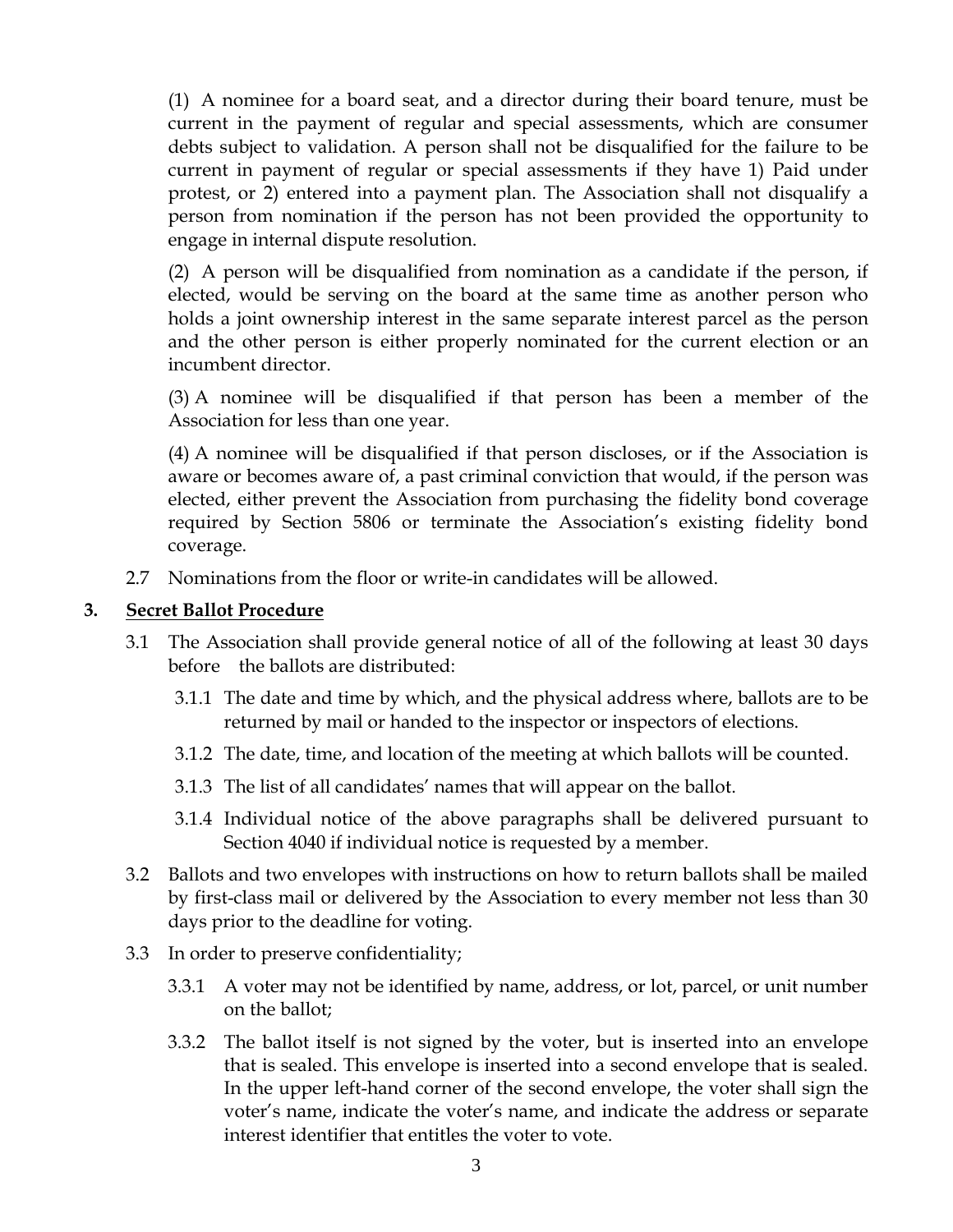- 3.3.3 The second envelope is addressed to the Inspector(s) of Election, who will be tallying the votes. The envelope may be mailed or delivered by hand to a location specified by the inspector or inspectors of elections. The member may request a receipt for delivery.
- 3.4 The voting period for elections shall be from the date the ballots are mailed to the members, until the time the polls close, or any extension thereof.
- 3.5 The polls shall open at the time the meeting convenes to tabulate the votes and shall close 15 minutes thereafter, unless such time is extended by the Inspector of Elections.

## **4. Counting Ballots**

- 4.1 The Association shall do all of the following:
	- 4.1.1 Prohibit the denial of a ballot to a member for any reason other than not being a member at the time when ballots are distributed.
	- 4.1.2 Prohibit the denial of a ballot to a person with general power of attorney for a member.
	- 4.1.3 Require the ballot of a person with general power of attorney for a member to be counted if returned in a timely manner.
	- 4.1.4 Require the inspector or Inspector of Elections to deliver, or cause to be delivered, at least 30 days before an election, to each member both of the following documents:
		- 4.1.4.1 The ballot or ballots.
		- 4.1.4.2 A copy of the election operating rules. Delivery of the election operating rules may be accomplished by either individual delivery or posting the election operating rules to an internet website and including the corresponding internet website address on the ballot together with the phrase, in at least 12-point font: "The rules governing this election may be found here:"
- 4.2 As secret ballots are returned to the Inspector of Elections, or the designee of the Inspector of Elections, may verify the member's information and signature on the outer envelopes prior to the meeting at which ballots are tabulated. Once a secret ballot is received by the inspectors of election, it shall be irrevocable.
- 4.3 All votes shall be counted and tabulated by the inspector or Inspector of Elections, or designee of the Inspector of Elections, in public at a properly noticed open meeting of the board or members. Any candidate or other member of the Association may witness the counting and tabulation of the votes. No person, including a member of the Association or an employee of the management company, shall open or otherwise review any ballot prior to the time and place at which the ballots are counted and tabulated.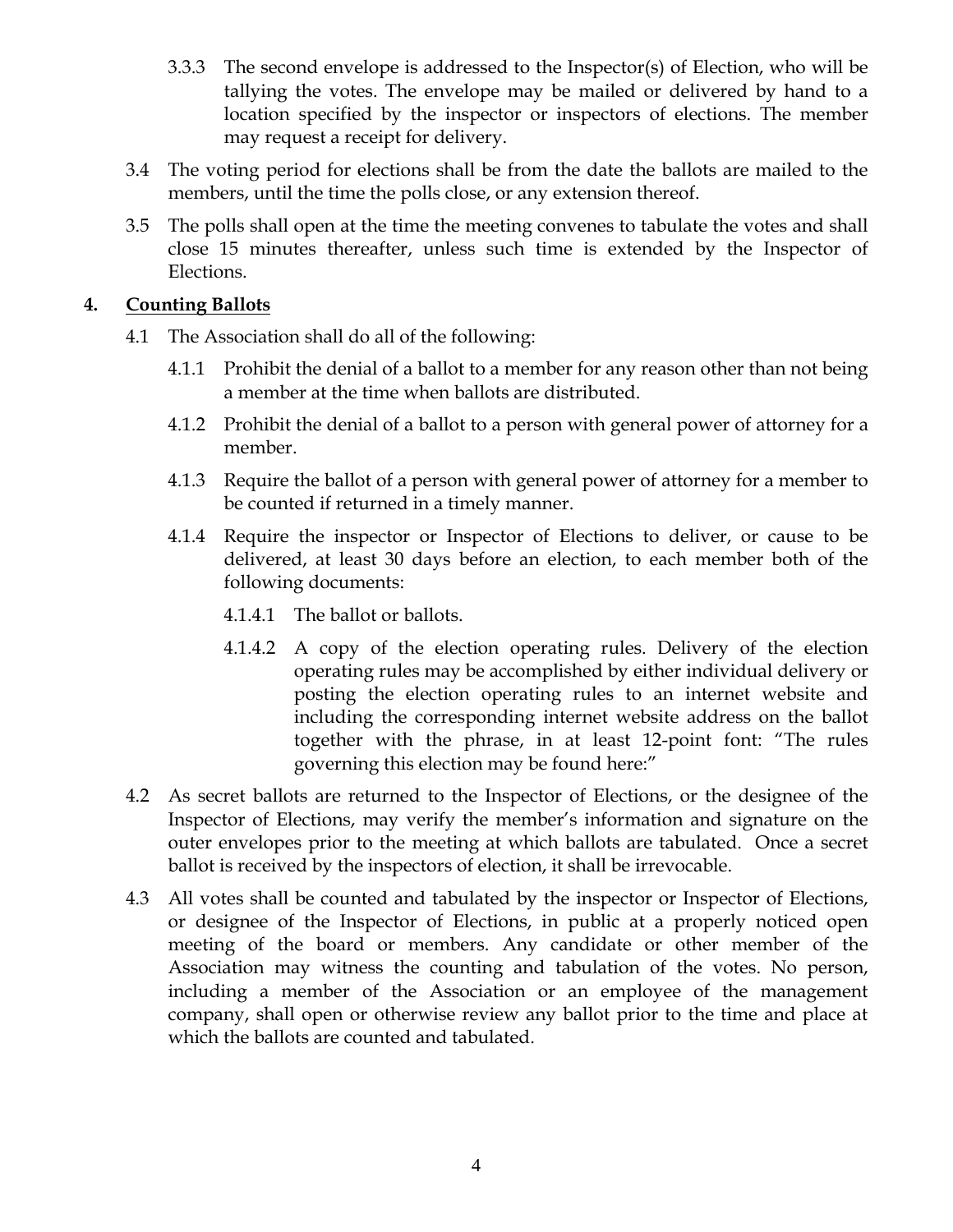- 4.4 The tabulated results of the election shall be promptly reported to the Board and shall be recorded in the minutes of the next meeting of the Board and shall be available for review by members of the Association.
- 4.5 Within 15 days of the election, the Board shall give general notice of the tabulated results of the election.

# **5. Custody of Ballots**

- 5.1 The sealed ballots, signed voter envelopes, voter list, proxies, and candidate registration list shall at all times be in the custody of the inspector or inspectors of elections or at a location designated by the inspector or inspectors until after the tabulation of the vote, and until the time allowed by Section 5145 for challenging the election has expired, at which time custody shall be transferred to the Association. If there is a recount or other challenge to the election process, the inspector or inspectors of elections shall, upon written request, make the ballots available for inspection and review by an Association member or the member's authorized representative. Any recount shall be conducted in a manner that preserves the confidentiality of the vote.
- 5.2 The law requires the retention of, as Association election materials, both a candidate registration list and a voter list. The voter list shall include name, voting power, and either the physical address of the voter's separate interest, the parcel number, or both. The mailing address for the ballot shall be listed on the voter list if it differs from the physical address of the voter's separate interest or if only the parcel number is used.

The Association shall permit members to verify the accuracy of their individual information on both lists at least 30 days before the ballots are distributed. The Association or member shall report any errors or omissions to either list to the inspector or inspectors who shall make the corrections within two business days.

# **6. Campaigning**

- 6.1 If any candidate or member advocating a point of view is provided access to Association media, newsletters, or internet websites during a campaign, for purposes that are reasonably related to that election, equal access shall be provided to all candidates and members advocating a point of view, including those not endorsed by the board, for purposes that are reasonably related to the election. The Association shall not edit or redact any content from these communications, but may include a statement specifying that the candidate or member, and not the Association, is responsible for that content.
- 6.2 The Association shall provide access to the common area meeting space, if any exists, during a campaign, at no cost, to all candidates, including those who are not incumbents, and to all members advocating a point of view, including those not endorsed by the board, for purposes reasonably related to the election.
- 6.3 Association funds may not be used for campaign purposes in connection with any board election. The term campaign purposes includes, but is not limited to, the following: